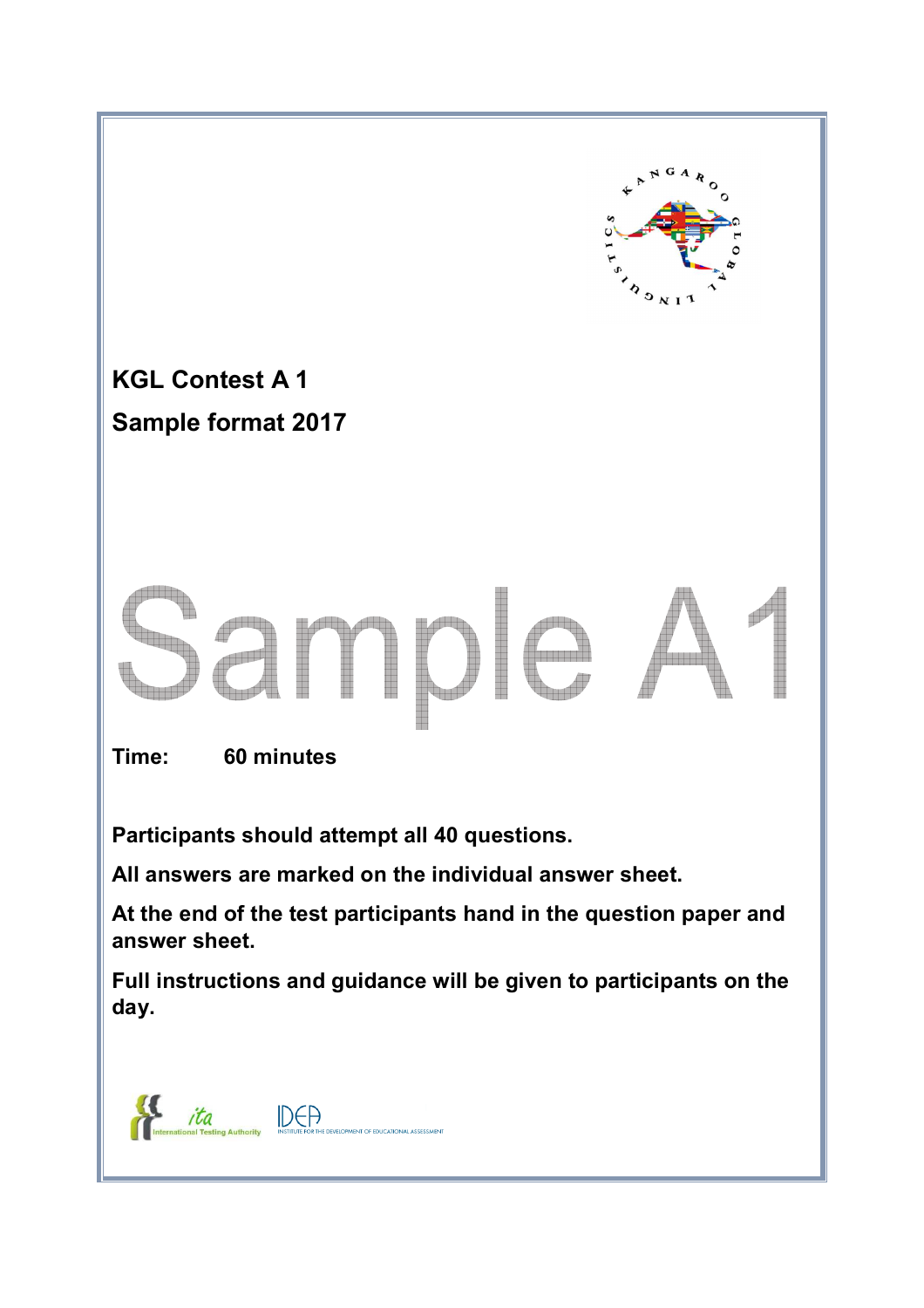#### **5 questions**

Jane is talking to her new school friend, Tom. What does Tom say?

Choose the best answer **a, b** or **c** to complete the conversation.

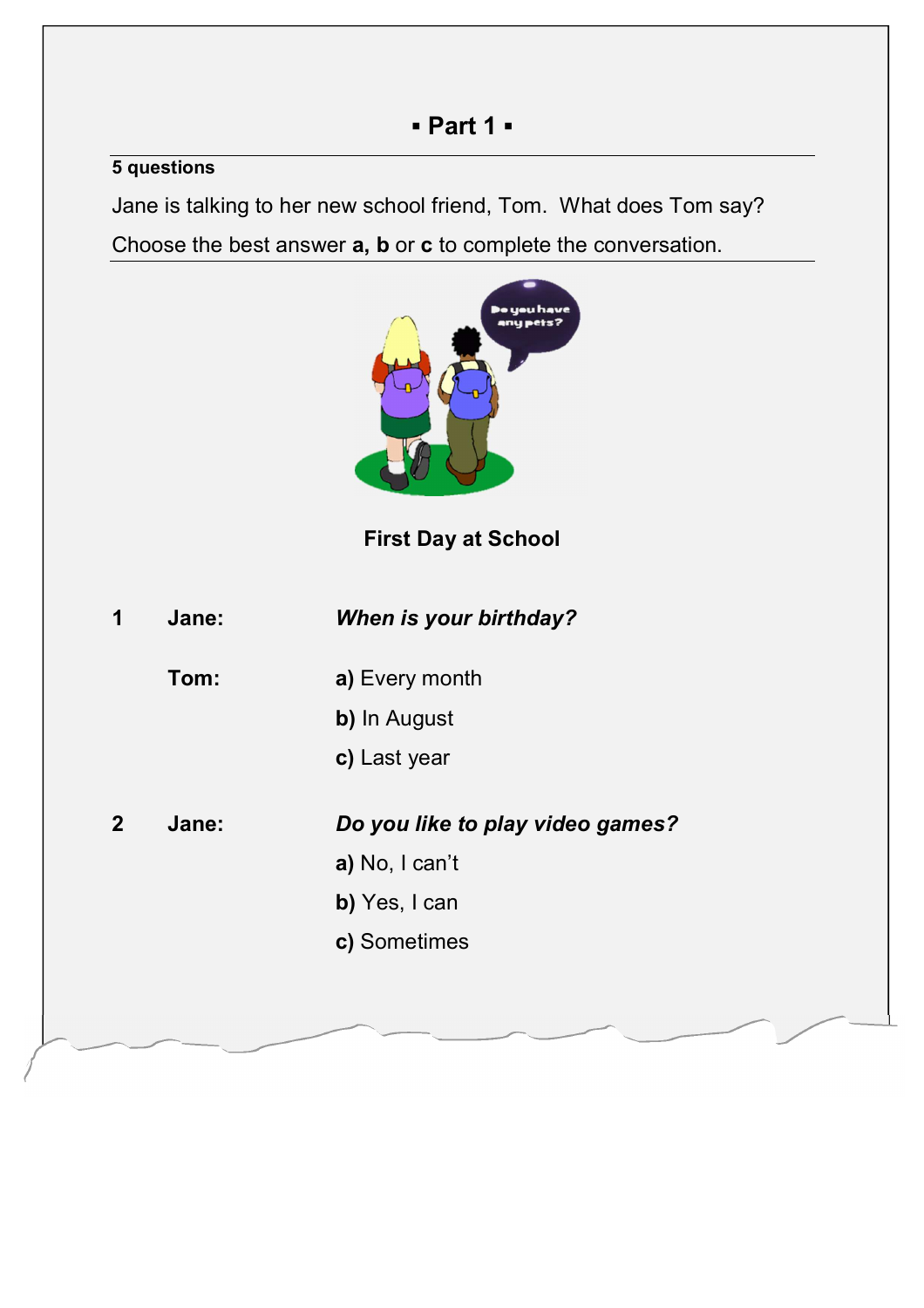### **5 Questions**

Read and choose the correct picture **A**, **B** or **C**

**1. Play in the sand, swim then throw the ball to Jane.** 

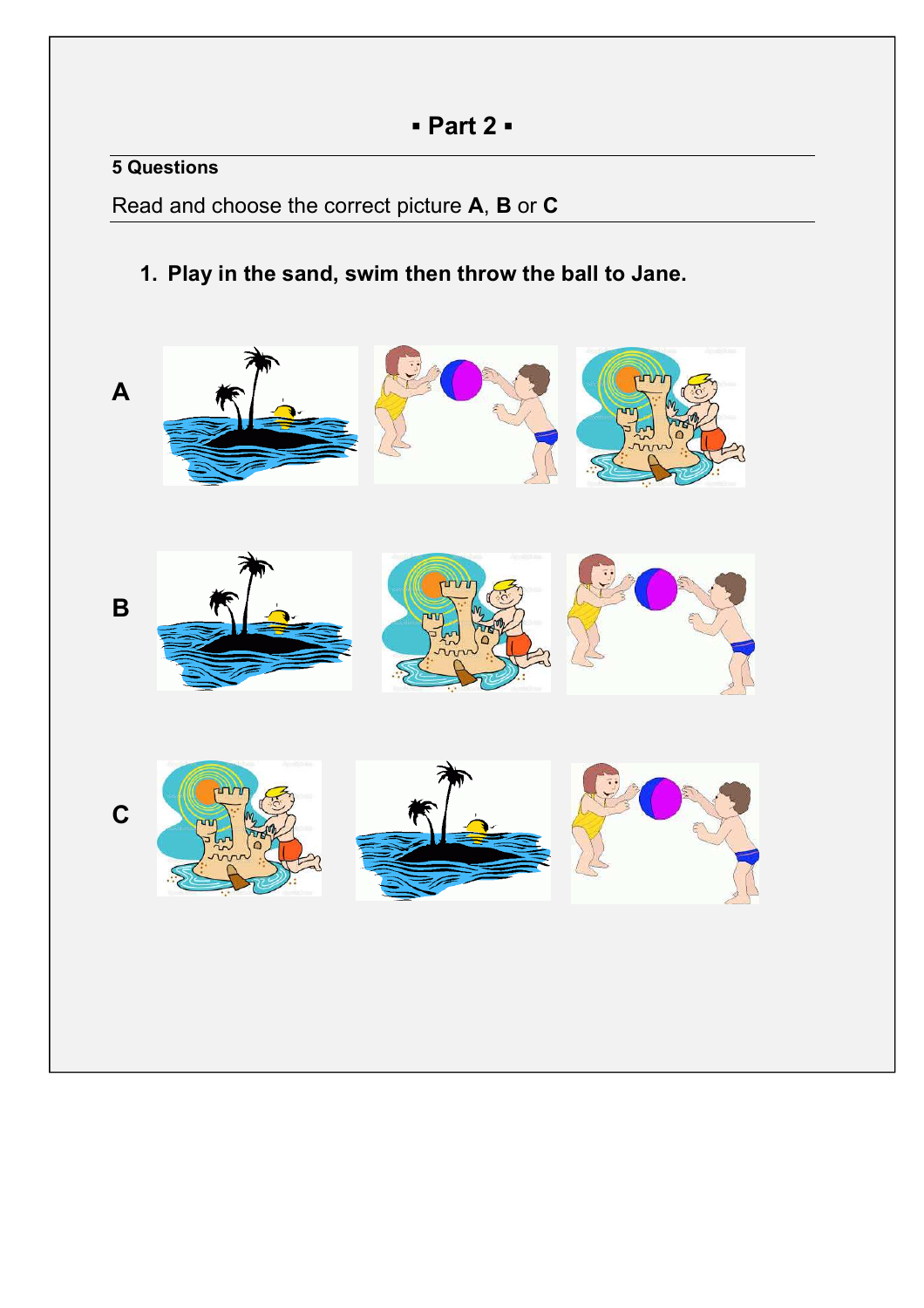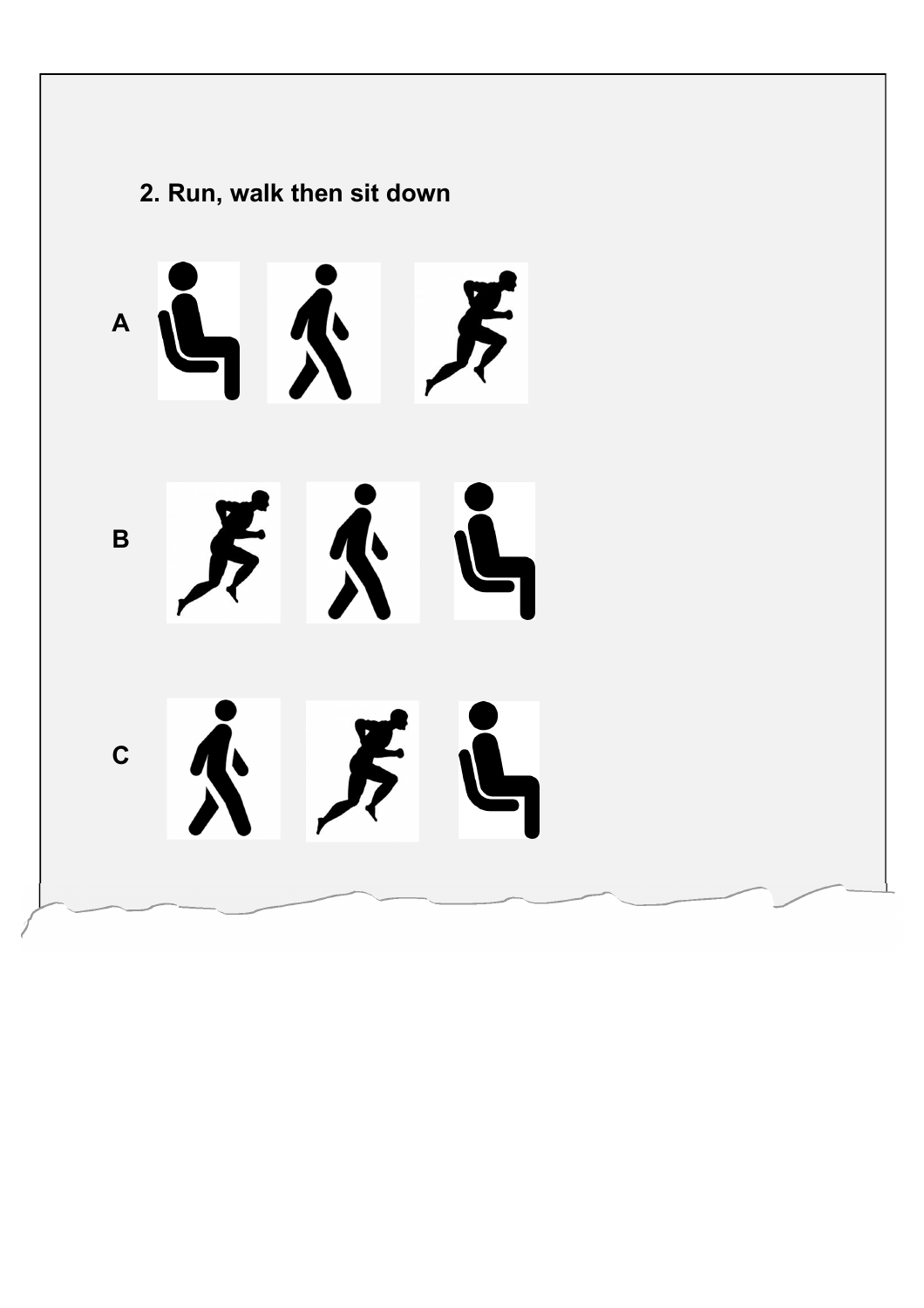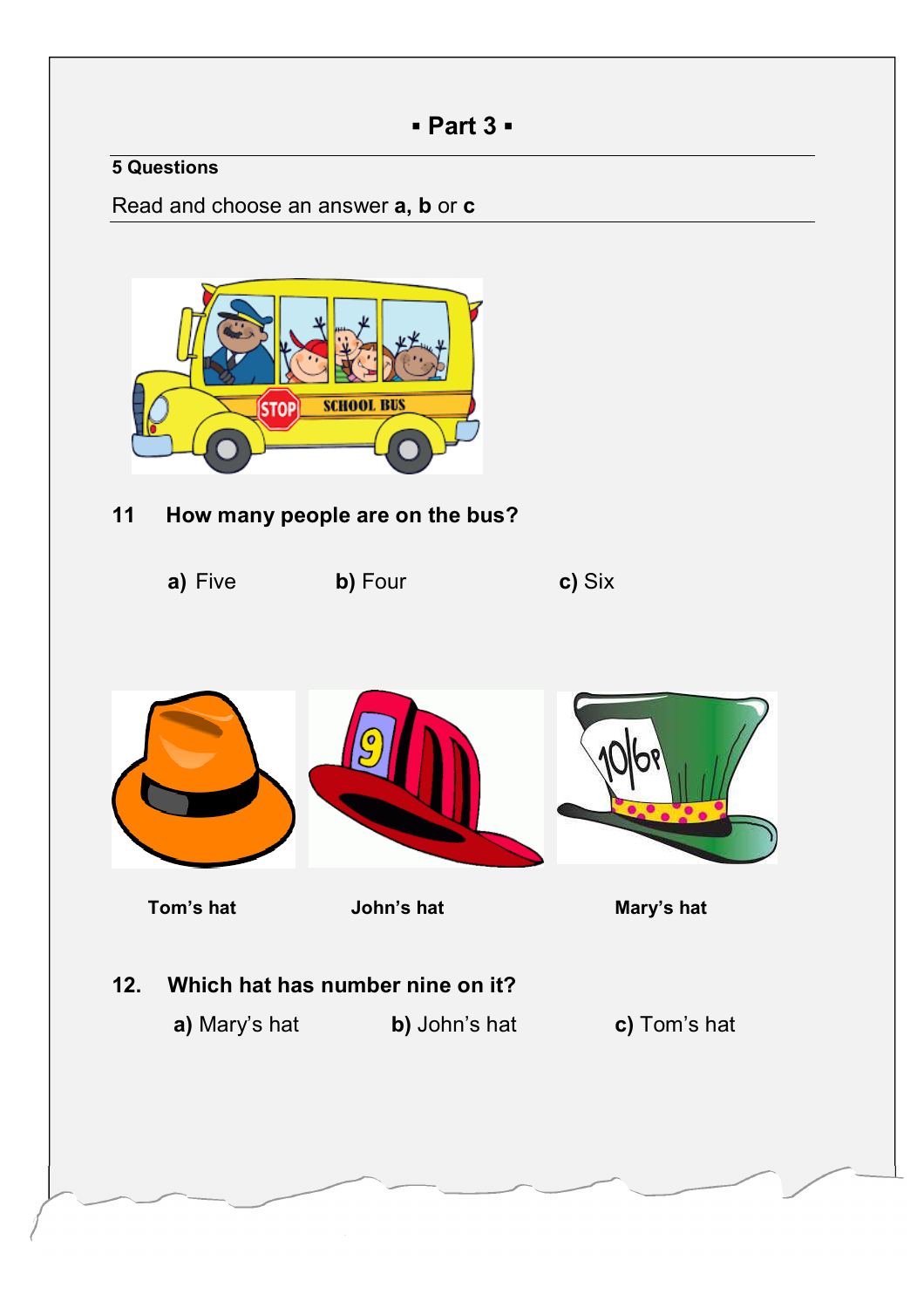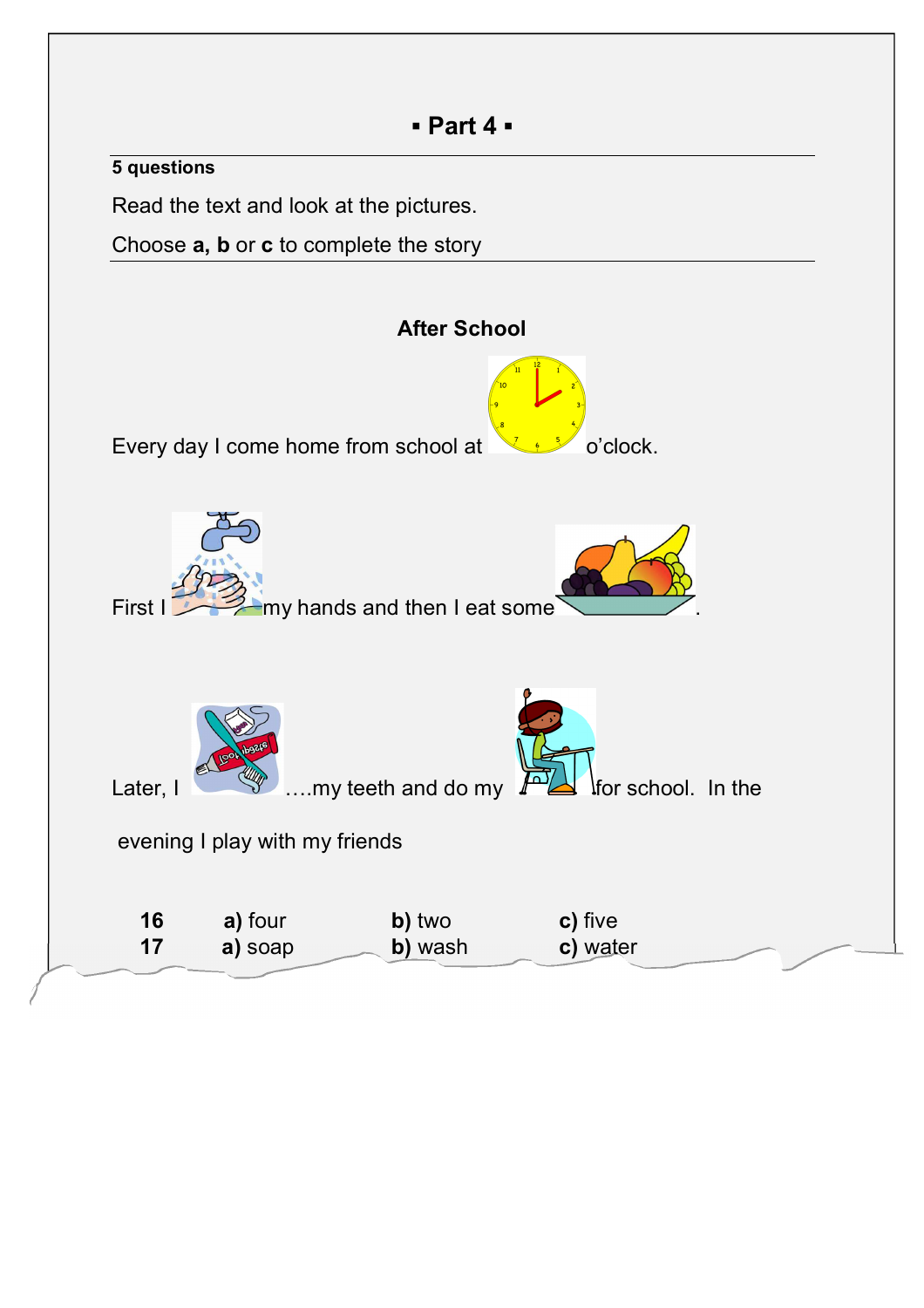#### **5 Questions**

Read the text and choose the correct answer **a, b, c** or **d**

Write the answers on your answer sheet.



# Splash Swimming Pool

**Opening Hours Monday to Thursday 7.00 am - 7.00 pm Friday 7.00 am – 5.00 pm Saturday 9.00 am – 2.00 pm Sunday Closed** 

**Swimming lessons for children on Tuesday and Wednesday. Children: €1.50 Children under 5: Free**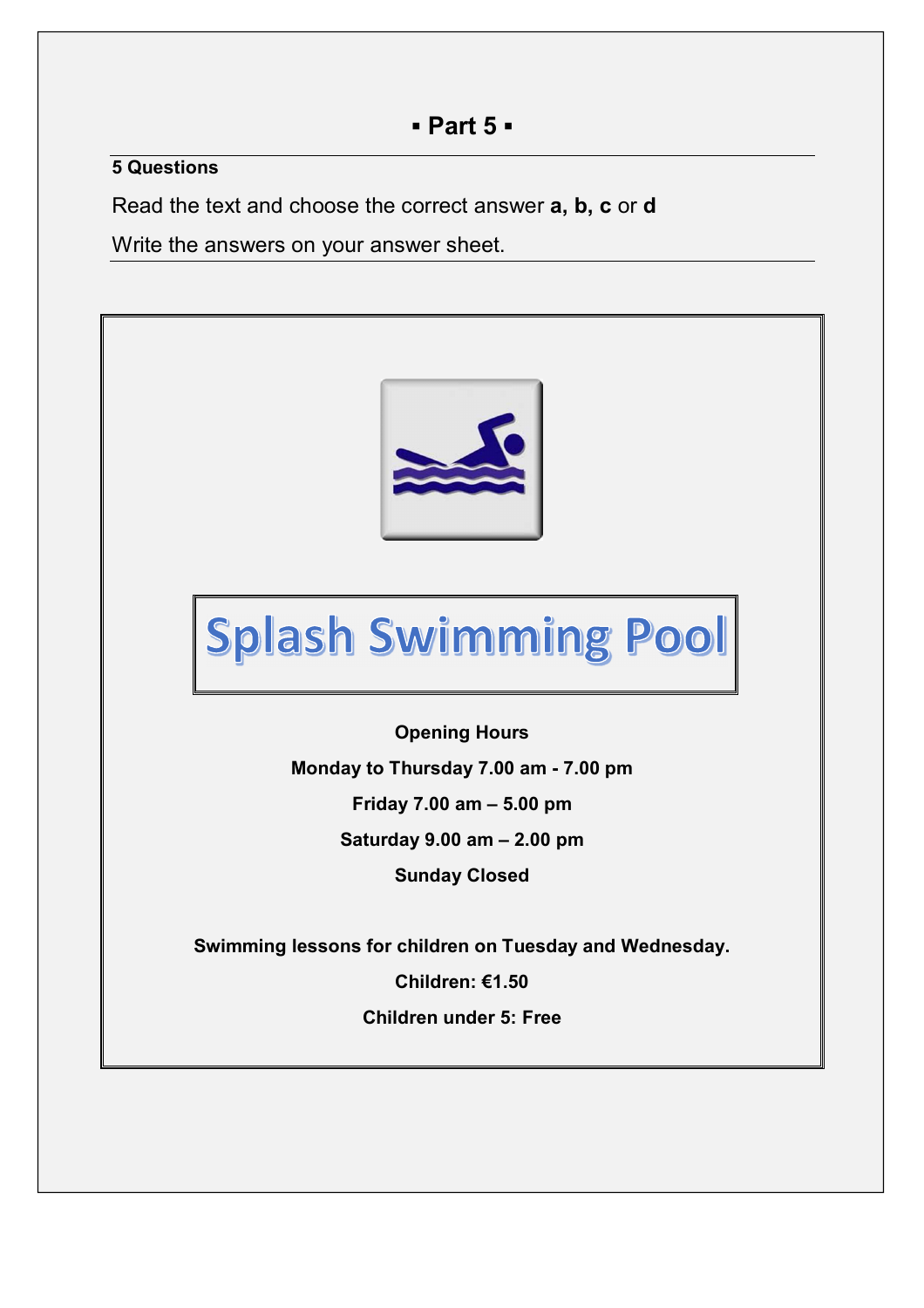#### **21 The swimming pool closes at 5.00 pm on**

- **a)** Saturday
- **b)** Monday to Thursday
- **c)** Friday
- **d)** Monday and Tuesday

#### **22 There are swimming lessons on**

- **a)** Monday and Friday
- **b)** Tuesday and Wednesday
- **c)** Saturday and Sunday
- **d)** Monday and Tuesday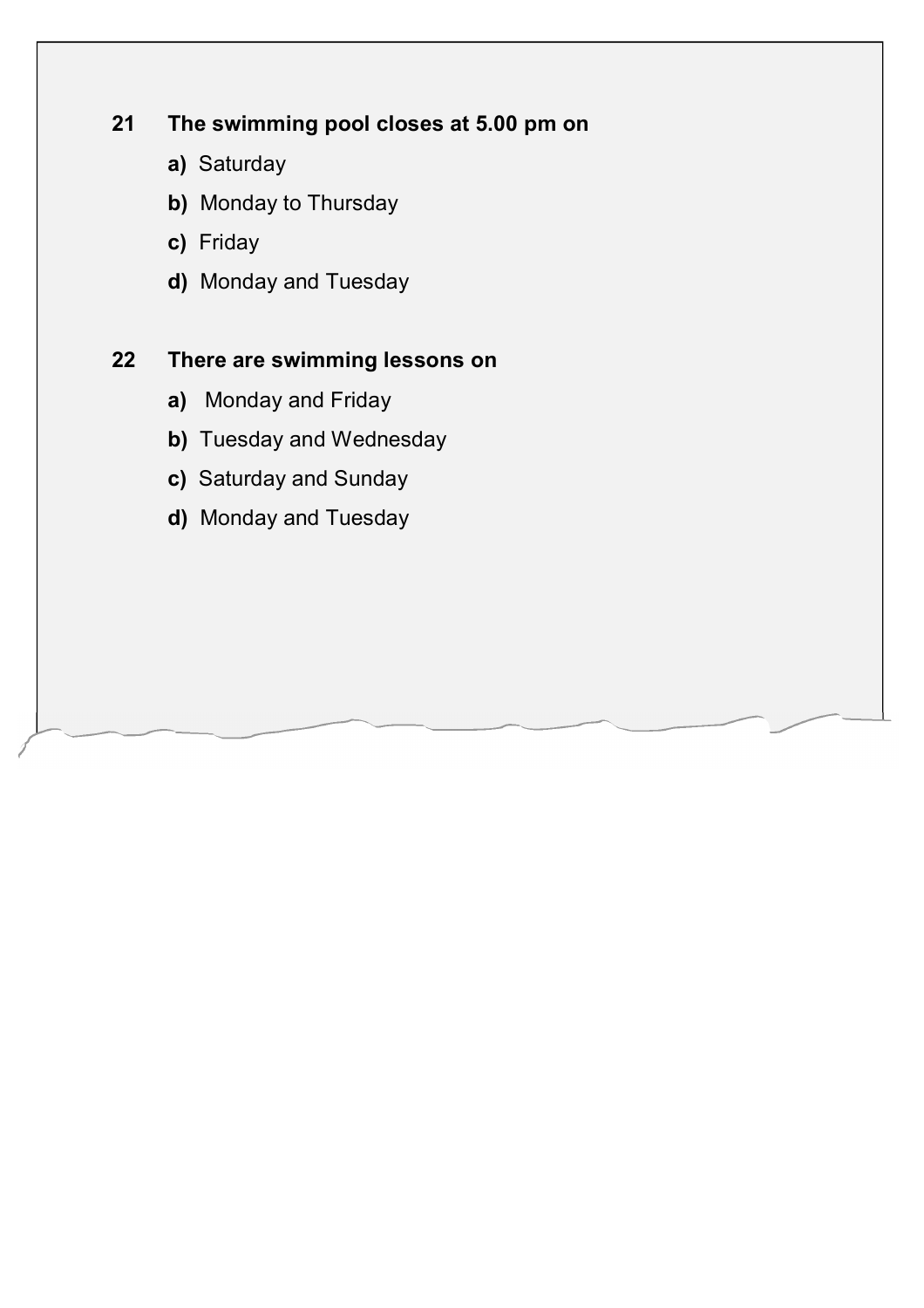## **▪ Part 6 ▪**

## **5 Questions**

Find the one that's different. Choose **A**, **B** or **C**



**26 A B C**